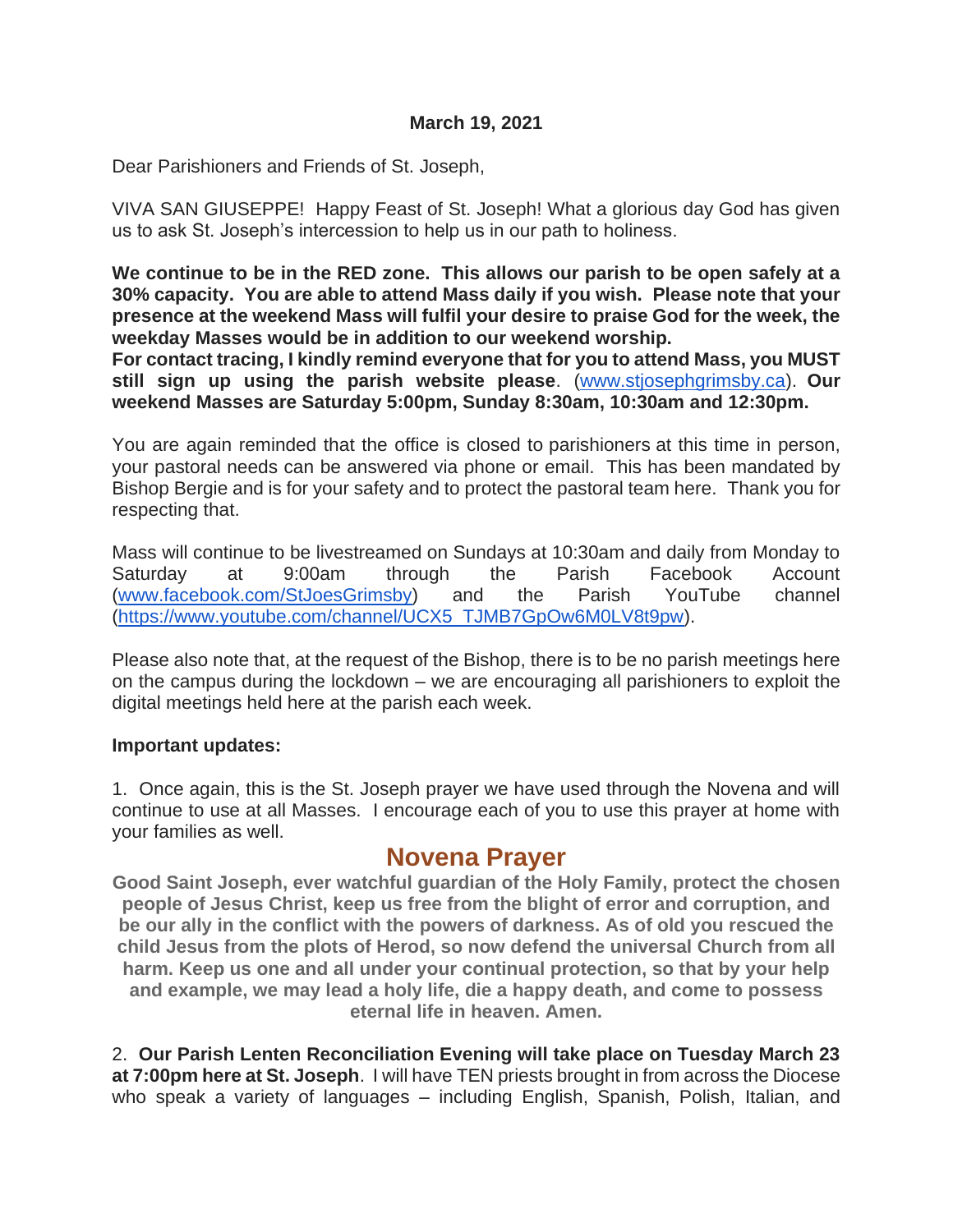French. Please mark this date on your calendars and make confession a priority before Easter. **I have worked extremely hard at recruiting TEN priests to hear your confession – please try to come March 23rd. This will be the last main time for reconciliation before Easter besides the Saturday afternoon time slots**. We are reminded of the church's rule of an "Easter duty" that all Catholics are required by Canon law to go to confession **at least** once a year. Come drink from the fountain of God's Mercy! Jesus, I trust in You!

**3. Our Holy Week and Easter schedule is as follows. Please note that ALL parishioners must sign up AHEAD of time. We remain at a 30% percent capacity. Please use the parish website to register. Once Masses are at capacity, unfortunately, we will not be able to accept walk-ins.**

**Palm / Passion Sunday March 27/28 -Saturday 5:00pm -Sunday 8:30am / 10:30am / 12:30pm**

Holy Monday March 29 -Mass – 9:00am -Holy Hour – 3:00pm

Holy Tuesday March 30 -Mass – 9:00am -Holy Hour – 3:00pm

Holy Wednesday March 31 -Mass – 9:00am -Holy Hour – 3:00pm

**Holy Thursday – Mass of the Lord's Supper – April 1 -Mass – 7:00pm -Altar or repose set up in the Church – adoration until 12:00 midnight**

**Good Friday – April 2 -Young Children / Family Good Friday Service (not geared for adults, rather for young children and families only) 10:30am -Solemn Celebration of the Lord's Passion (all are welcome) – 12:30pm -Solemn Celebration of the Lord's Passion (all are welcome) – 3:00pm -Stations of the Cross – Mary's Way – 7:00pm**

**Holy Saturday – April 3 -Blessing of Easter baskets / foods – 11:30am -Easter Vigil Mass – 8:30pm**

**Easter Sunday – April 4 -Masses 8:30am / 10:30am / 12:30pm / 2:30pm**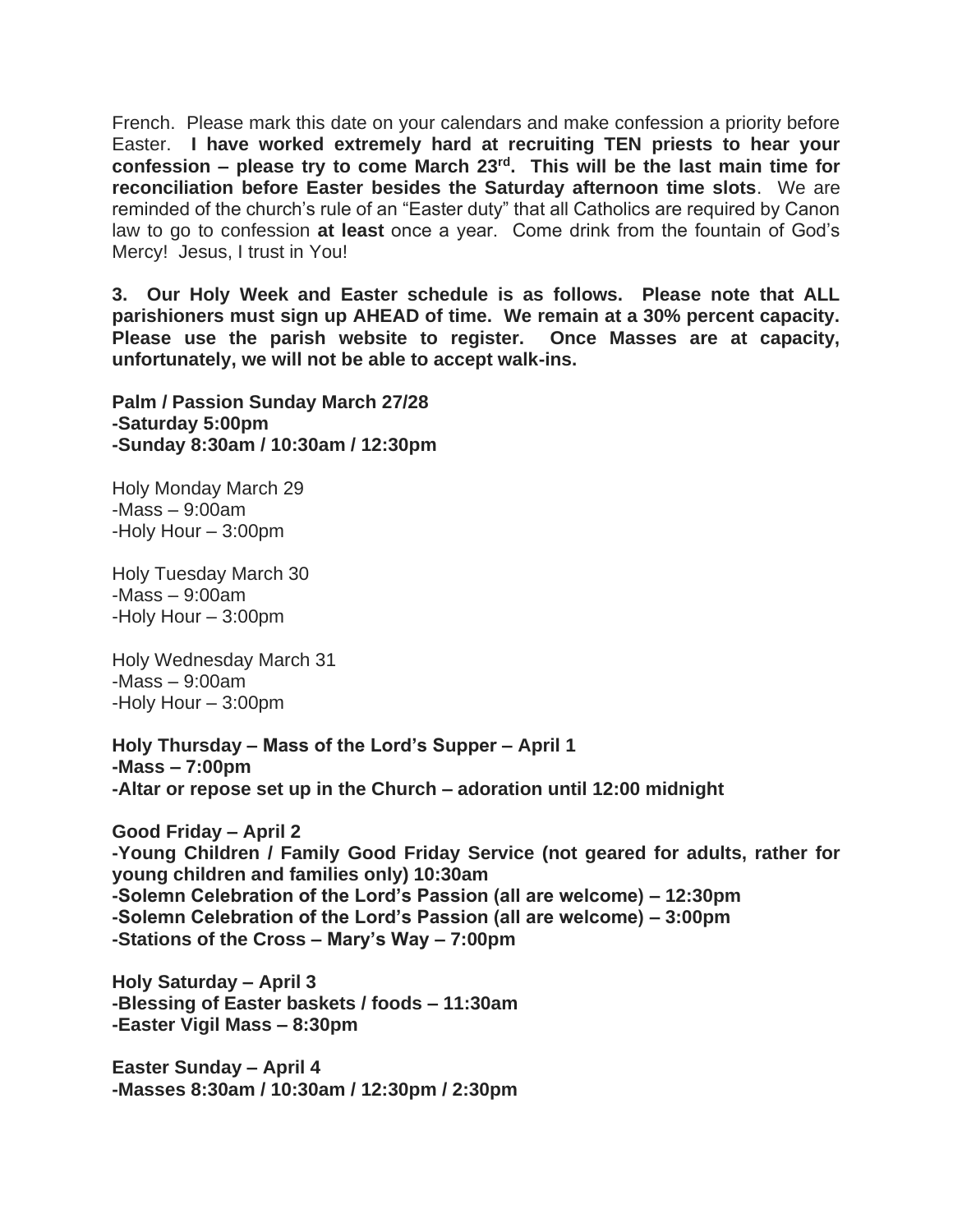NOTE – Again ALL parishioners must sign up for Masses online, there will be binder with paper signups at the door.

4. This weekend brings our fifth week of METANOIA to a close. Let us continue to reflect upon the importance of prayer and daily, ongoing conversation with God.

I remind you to watch the video at least once during the week and continue to reflect upon the questions that I have outlined.

I have included the questions here for those who are not following on our Parish Facebook page. Beginning on Sunday, I invite you to begin watching the 5<sup>th</sup> video entitled "Jesus Prays."

#### Questions to Ponder…. METANOIA SESSION #5 Discussion Questions – Jesus Prays

1. What is prayer? How do I define prayer or know prayer to be?

2. Why do I think Jesus prayed?

3. Is prayer important to me? Why or why not? What does prayer look like for me? It is Mass, grace before meals, before bed, daily devotions... or not existent? Do I only pray when I need something from God?

4. Is it reasonable to expect priests to be available for my needs 24 hours a day? Is it reasonable to expect my parish priest to pray for me & my fellow parishioners each day? Is it reasonable therefore that I should pray for myself, my spouse, my family each day?

5. Am I feeling moved by the Holy Spirit to pray more? Do I just "put in my time" with God, or actively enjoy spending time with Him?

6. Am I willing to spend less idle time on things like watching TV., scrolling on social media, or other things and actively set a daily prayer time with God each day?

7. What is my life centered on? Where do my priorities lie? Each person has been gifted 24 hours each day to do whatever he or she thinks is important... how do I spend my 24 hours?

8. If I am married and realize that if I do not spend time with my spouse at all – it will likely lead to a strained relationship or lack of intimacy.... can I transmit that feeling to my relationship with God? If not married, can I connect my social circles, relationship with my family, close friends and see it in the same way?

9. Do I honestly long to learn how to pray? Spending more time? Learning new techniques? Developing a stronger prayer life in general?

10. What are the things I use to help set up a prayerful behaviour or ritual in my life? Do I use devotionals – candles, rosaries, scriptures, catechism, spiritual books, and religious images? 11. Do I spend time sitting in the church alone with God during the day, Eucharistic adoration, prayer room in my house, etc.?

12. As the Father reveals his pleasure in Jesus Christ "This is my beloved Son, with whom I am well pleased," can I see myself as a beloved son/daughter to whom God is also well pleased? Do I want to grow in my intimacy with God so that I learn to please him more?

13. If I claim that God is a priority in my life, and yet I do not make time for Him each day, am I truly willing to make Him a priority beginning today (March 2021) in this Journey of Lent?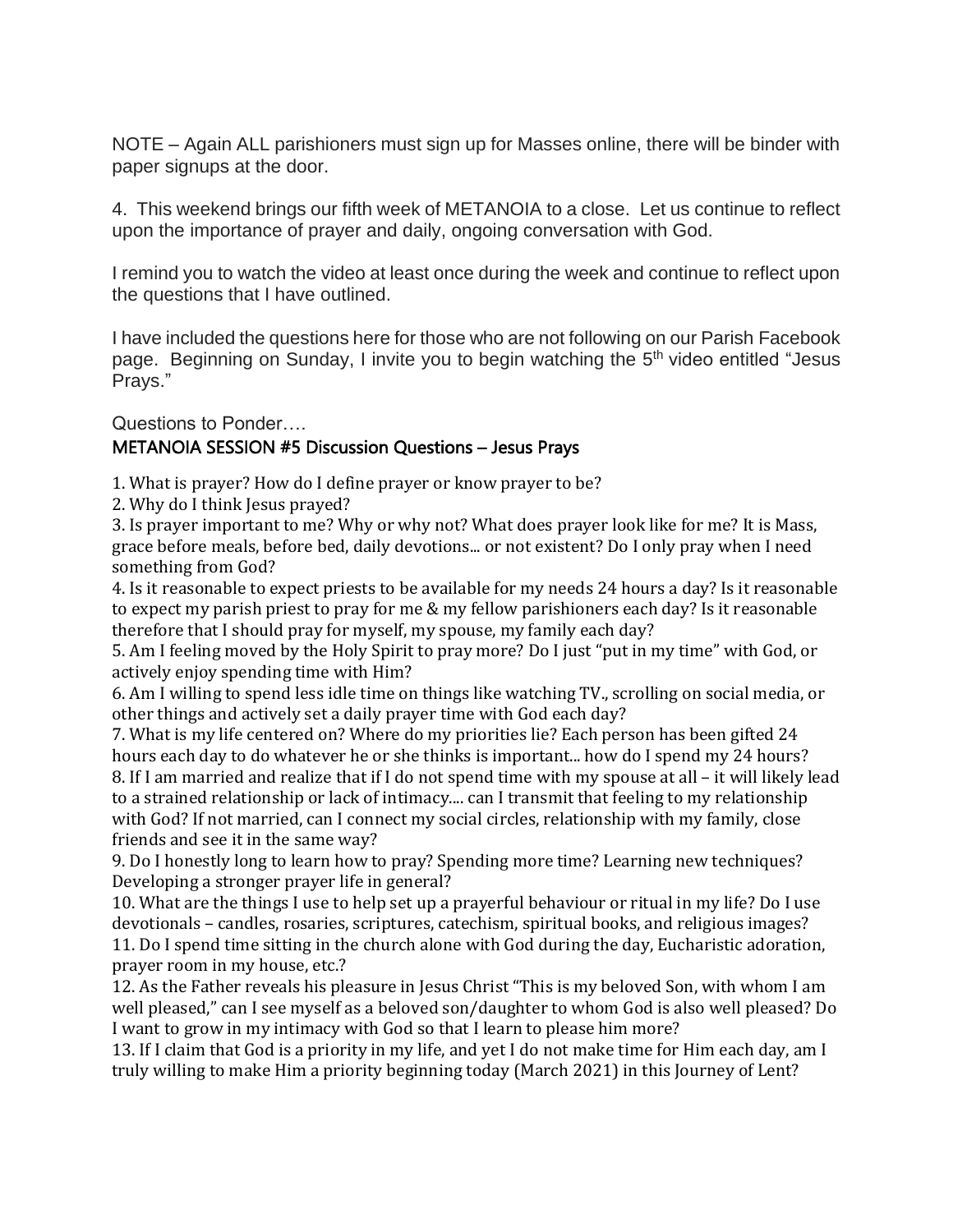14. If I believe that prayer was important to Jesus daily.... am I willing to commit myself to continue/begin to pray daily as well?

May God continue to bless you all!

God bless you all as we continue our Lenten journey together.

Gentle reminder, for those who wish to participate or observe a group think, I hold 3 livestream sessions each week to allow for dialogue, discussion and asking of questions. These live sessions take place through the parish Facebook page [\(www.facebook.com/StJoesGrimsby\)](http://www.facebook.com/StJoesGrimsby) and take place at the following time slots to accommodate your schedule. **Watch the movie 30 minutes before these three live sessions and use them to assist you to grow spiritually.**

### **Mondays @ 12:30pm / Thursdays @ 7:30pm / Saturdays @ 11:30am**

(Note – they will all be uploaded to the Parish YouTube channel for those who do not use the Facebook platform). Again, kindly watch the videos BEFORE these sessions – we will not be watching them together on Facebook (in case of internet crash, slow connection etc.).

**To register, you enroll on [www.wildgoose.tv](http://www.wildgoose.tv/) and register with an email address. You do not need to call the parish office, nor email us to enroll you. Please do so yourself.**

5. The devotion of the Stations of the Cross is celebrated in the Church on Fridays at 6:30pm. Join us this coming Friday as we pray the Stations through the Scriptural Way of the Cross. Mass will follow the Stations at 7:00pm.

#### 6. **The Knights of Columbus will be hosting their bottle drive fundraiser**

**tomorrow.** These funds collected will be put towards the Heating and Air Conditioning Units for the Church. The bottle drive will take place from **9:00am to 4:00pm in the parking lot**. Thank you for your support in this venture.

7. I continue to remind all families with young children of the 4 videos I have produced to help families pray the Rosary together as a family. Find these videos on our parish website at the following link: <https://www.stjosephgrimsby.ca/resources/> - scroll to the bottom and you will see the Video links. What a great opportunity to join in prayer as a family and pray the rosary together during Lent.

8. Construction continues for the new parish digital sign are at its final stages. I am hoping to have the new sign installed this week as the concrete hardens…. STAY TUNED!

9. Unfortunately the front doors of the church are old are not functioning properly anymore (able to lock and unlock) please use the side doors as indicated on the signs while I work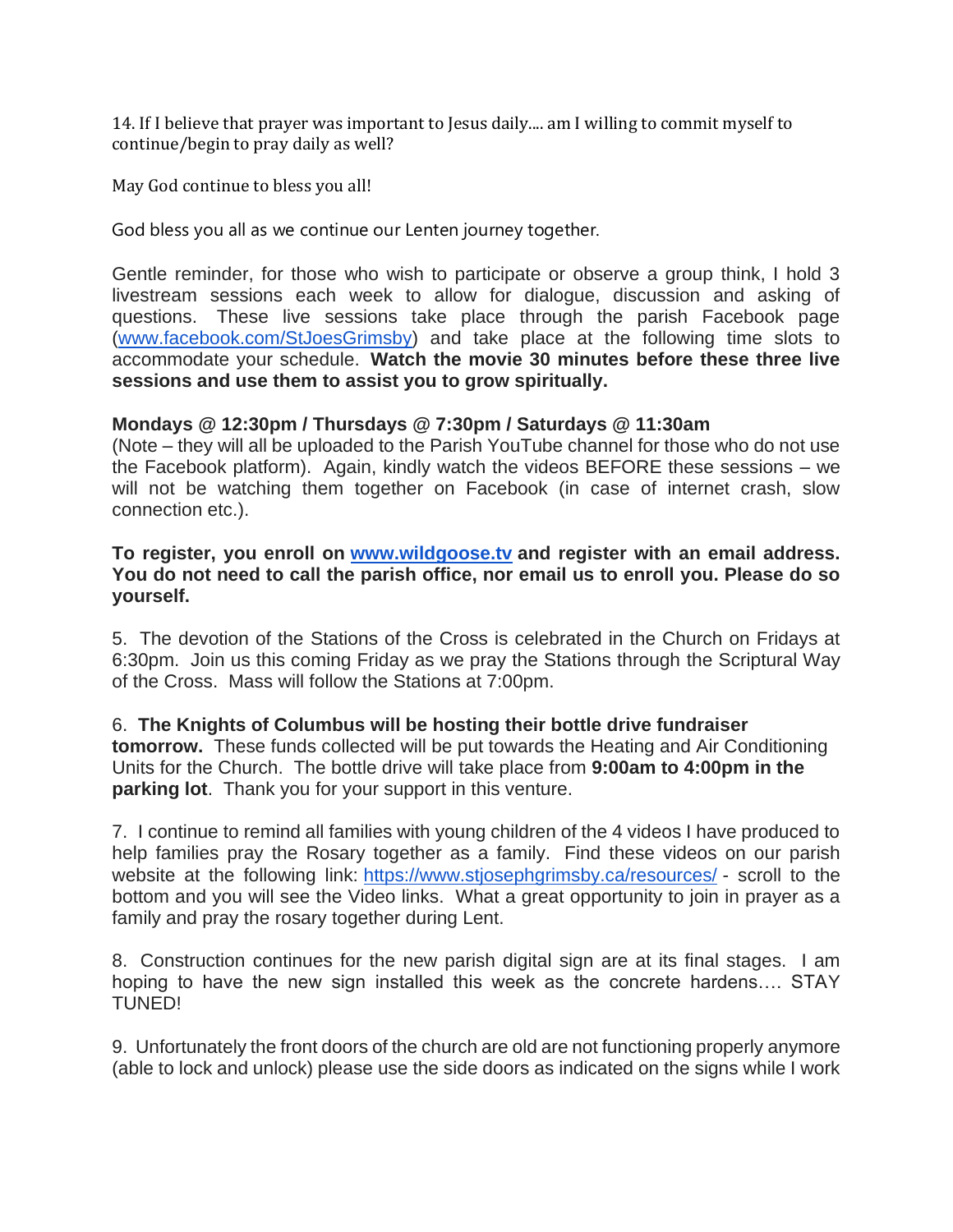to likely have to replace them (original doors, installed in 1995). Sorry for the inconvenience.

## 10. **Development and Peace Share Lent Campaign**

The 2021 D&P Caritas Canada Share Lent campaign continues here at St. Joseph. What a graced opportunity for us to do our part to assist our brothers and sisters who are most in need throughout the world.

**The "Share Love Share Lent" collection is THIS WEEKEND**. PLEASE BE GENEROUS with your offerings. Please indicate "Share Lent" when completing an e-transfer to the parish [\(myparishgift@gmail.com\)](mailto:myparishgift@gmail.com). If desired, you may use the Share Lent envelope in the Sunday Offering Envelopes box and drop your contribution off at the church. Alternatively, donate directly to Development and Peace at <https://www.devp.org/en/campaign/sharelove>

If you missed seeing the "Share Love Share Lent" video, here is the link <https://youtu.be/xkyIFzbJibM>

Find attached the link to the Encyclical letter from Pope Francis - [http://www.vatican.va/content/francesco/en/encyclicals/documents/papa](http://www.vatican.va/content/francesco/en/encyclicals/documents/papa-francesco_20201003_enciclica-fratelli-tutti.html)francesco 20201003 enciclica-fratelli-tutti.html

Please consider supporting the Development and Peace Share Lent Campaign as we share our resources with those most in need in our world.

Thank you for your generosity! From the Parish Development & Peace committee

# **CHILDREN LITURGY / LITTLE SPIRITS RESOURCES**

Use the link for the most up to date resources for Children's Liturgy [\(https://www.stjosephgrimsby.ca/childrens-liturgy/\)](https://www.stjosephgrimsby.ca/childrens-liturgy/) and Little Spirits [\(https://www.stjosephgrimsby.ca/little-spirits/\)](https://www.stjosephgrimsby.ca/little-spirits/)

# **OTHER IMPORTANT UPDATES**

1. As Easter approaches in the coming months, parishioners and friends of St. Joseph are encouraged to donate funds in remembrance of our loved ones who have died. These funds will be used to decorate the Church for the Easter Season. The loved one's names will be placed in the Book of Life and prayed for at all Masses through the Easter Season. Please email the names to the parish sirc.grimsby@cogeco.net and send an etransfer to the parish – Memo line EASTER FLOWERS or fill out the attached form and drop it off in the collection or parish office mailbox with your donation. May the souls of the faithful departed through the mercy of God, rest in peace.

2. Thank you for all who supported the St. Joseph Parish Catholic Women's League pizza sale. It was a huge success and a lot of fun as well. I wish to thank those members of the Catholic Women's League - especially Mary Hendriks, Tracy Piggott,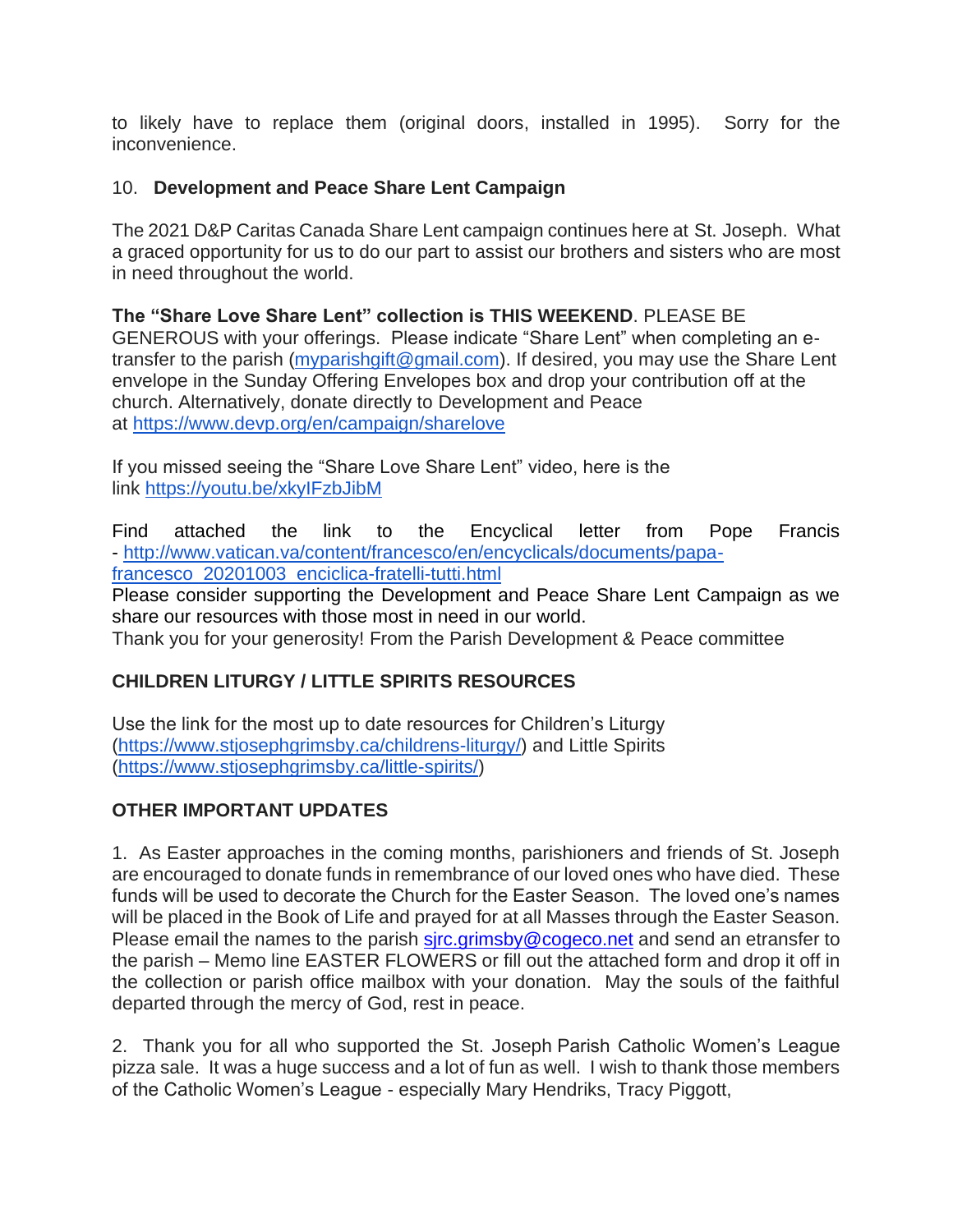Lee Crampton, Joanne Vander Laan and the rest of the Executive for their hard work in executing this project. I know I had fun as a runner and catching up with many of you who were picking up your orders. 168 customers collectively purchased 318 bundles of pizza. \$2,000 was raised for the Heating and Air Conditioning fund and an additional \$500 will be donated to the Grimsby Life Centre and other local charities. Thanks to all and we hope you enjoyed the pizza! (YUM!)

3. Please pray for our 8 elect – who continue through the RCIA program and will be receiving the 3 scrutinies at the 10:30am Mass this weekend. They are preparing for the sacraments of baptism, confirmation and eucharist as they become full members of the Church. Please keep them in your prayers as they Journey with the Lord Jesus!

4. Please continue to pray for all our pilgrims (including myself) who have taken Jody Robertson, our Evangelization Minister's suggestion to begin the St. Francis Way pilgrimage. We are now doubling our pilgrimage from 503km to 1006km and continue our pilgrimage with the Lord. Thank you for your prayers.

5. Our 2<sup>nd</sup> ALPHA series is in its final weeks. Please continue to pray for Jody and all parishioners who are participating in it. We look forward to our upcoming 3rd ALPHA series in September, and I remind all parishioners, that the goal is for every parishioner of St. Joseph to participate in this spiritually enriching program to deepen our relationship with Jesus Christ.

6. Please continue to remember the parish regarding financial giving. We rely on your weekly contributions to sustain and build the kingdom of God in our parish. You can drop your offerings off in the boxes following Mass this weekend, drop it off in the outside mailbox, bring it to the parish office all week, or through the etransfer option – [myparishgift@gmail.com.](mailto:myparishgift@gmail.com) Thank you in advance to those families who continue to sustain our parish through their contributions.

7. Please continue to support our campaign for the new Heating and Air Conditioning units here at St. Joseph. **This project will cost the parish \$120,000** and your generosity is required to meet these costs. Thank you to those who have already stepped up and made donations – to date, we have **currently raised \$48,065 towards the total**. I am asking all parishioners to contribute significantly to this project since we all expect a warm church in the winter and cool church in the summer months. The old units, original to this church building, lasted us 25 years – and for those of us who are homeowners, we know that we certainly 'soaked' every ounce of life out of them. As you make your contribution, please write **"HEATING / AIR"** on the front of your envelope or in the memo line of an etransfer [\(myparishgift@gmail.com\)](mailto:myparishgift@gmail.com) and those funds will be counted towards your tax receipt for the end of the year. Special envelopes will be available to pick up for this project next weekend. Thank you in advance for your assistance.

8. 2021 envelopes are available for pickup in the foyer of the Church. Please pick up your envelopes for the new year which begins the end of November. **Please contact the parish office if you are shifting from the paper envelope to e-giving only. We can**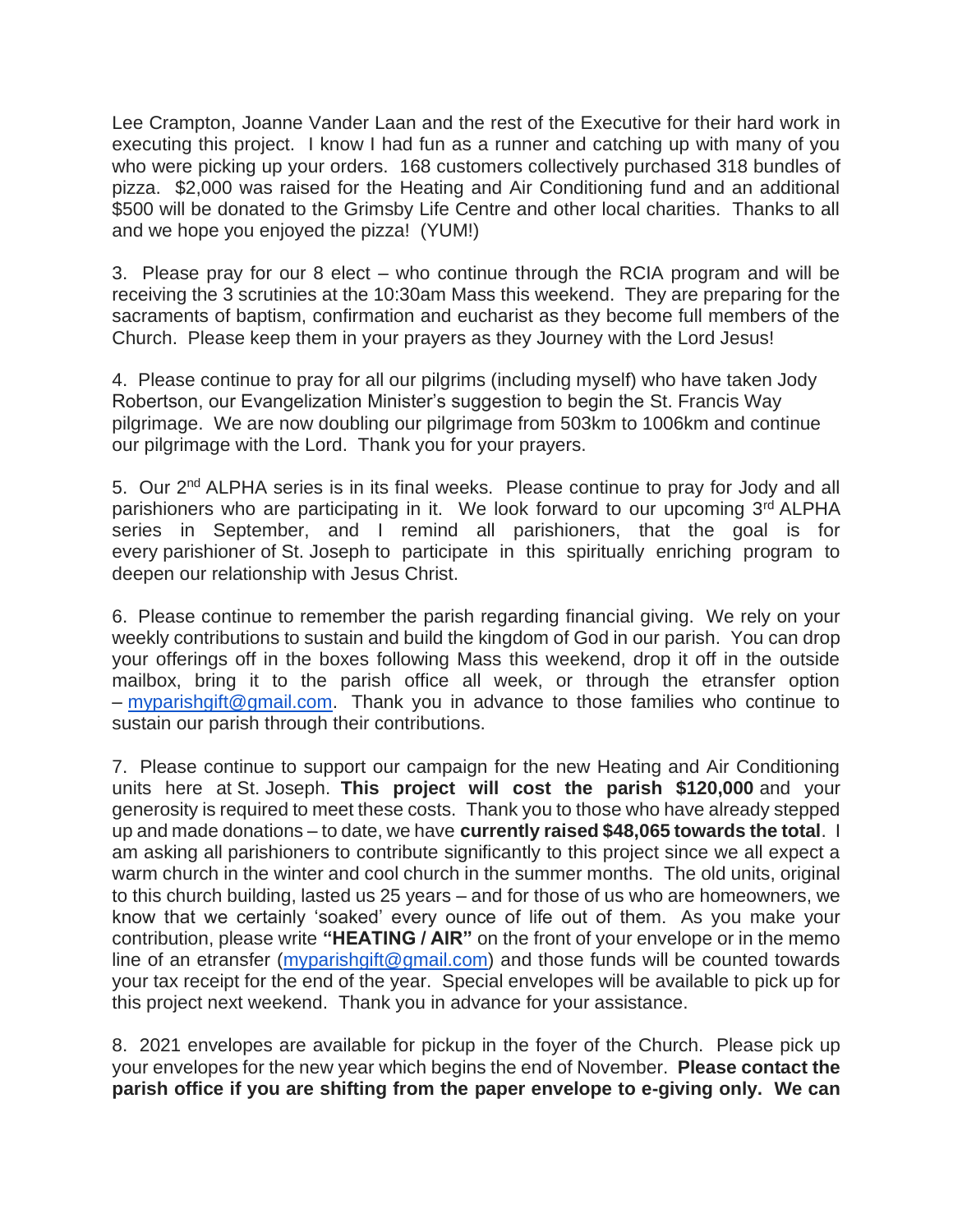## **cancel your box order for 2022 and save on the purchase of envelopes, in addition to being more environmentally friendly. Thank you!**

9. 2020 tax receipts are now available for pickup in the foyer of the Church. Thank you for your generosity in supporting the parish this past year.

10. Confessions continue to be heard every Saturday at 3:00pm in the St. Nicholas Room.

11. The parish website continues to help so many  $-$  visit [www.stjosephgrimsby.ca](http://www.stjosephgrimsby.ca/)  $-$  and our social media accounts to help enhance your faith. Also please continue to look at the parish YouTube channel for daily updates.

Facebook - <https://www.facebook.com/StJoesGrimsby/> Instagram - <https://www.instagram.com/stjoesgrimsby/> Twitter - <https://twitter.com/stjoesgrimsby>

The parish YouTube channel once again is - [https://www.youtube.com/channel/UCX5\\_TJMB7GpOw6M0LV8t9pw](https://www.youtube.com/channel/UCX5_TJMB7GpOw6M0LV8t9pw)

12. **Note there is NO God Talk on March 23 due to the parish Reconciliation Service**. The parish Bible Study – God Talk - continues with its **next session on Tuesday March 30 at 7:00pm**. We will be studying the Gospel of Matthew Chapters 5-7. Click on the link below and join as you are encouraged to deepen your relationship with God and the study of the scriptures. If you need help setting this up – contact the parish office.

Fr-Rico Passero is inviting you to a scheduled Zoom meeting.

Topic: Fr. Rico Passero God Talk Meeting Time: This is a recurring meeting Meet anytime

Join Zoom Meeting [https://us02web.zoom.us/j/82763215683?pwd=TnFENVhveEF5VktKem1NMDVMdldzQ](https://us02web.zoom.us/j/82763215683?pwd=TnFENVhveEF5VktKem1NMDVMdldzQT09) [T09](https://us02web.zoom.us/j/82763215683?pwd=TnFENVhveEF5VktKem1NMDVMdldzQT09)

Meeting ID: 827 6321 5683 Password: GodTalk

13. I continue to invite you all to utilize the FORMED.org platform. Again, free to all parishioners, there are NUMEROUS resources for you to check out as an individual and as a family. Free to all parishioners. I have again included the instructions to enroll here:

To log onto FORMED (again FREE to all parishioners)

- Visit [www.formed.org](http://www.formed.org/)
- · Click Sign up
- · Click I belong to a parish or organization.